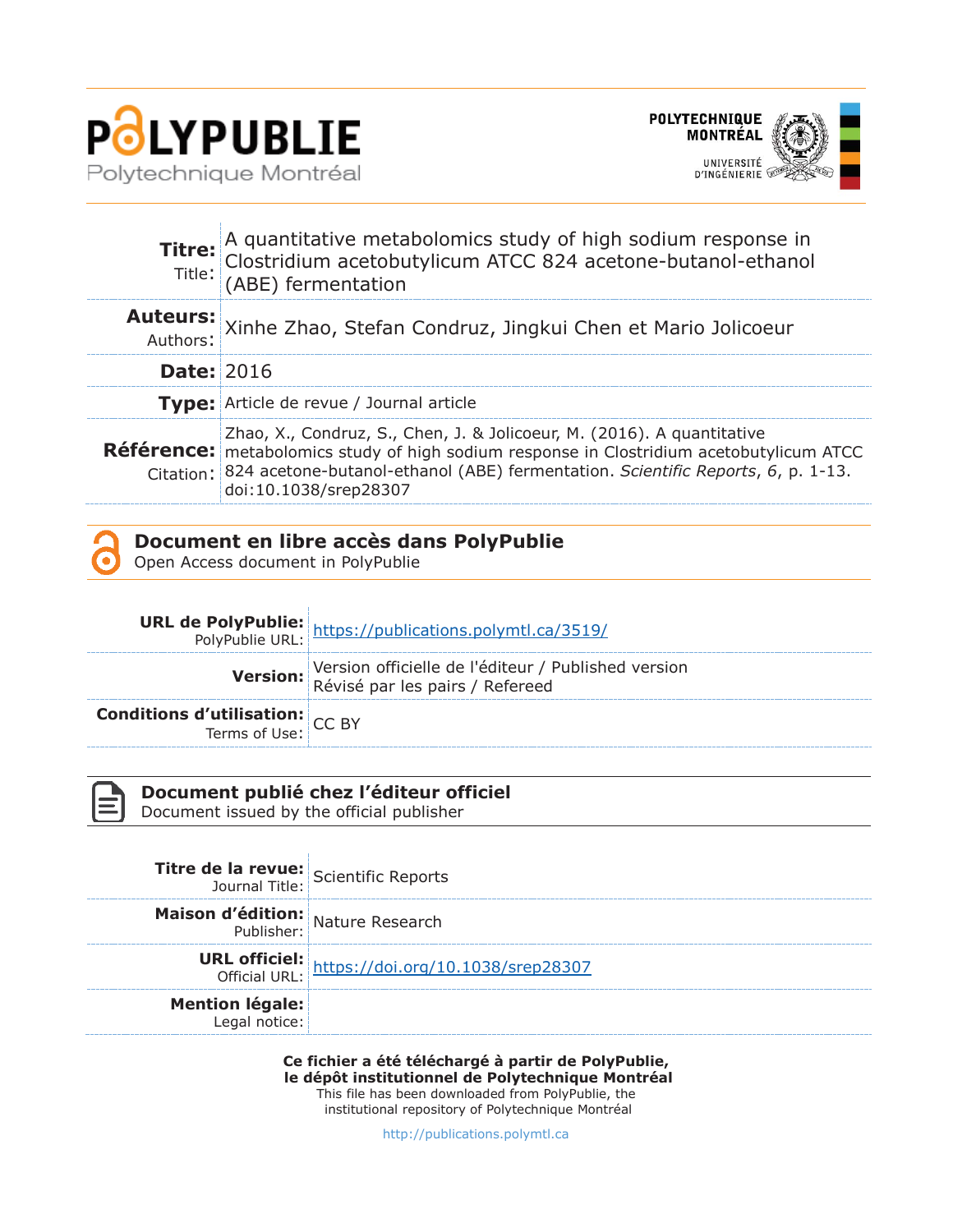# SCIENTIFIC REPORTS

Received: 29 January 2016 Accepted: 31 May 2016 Published: 20 June 2016

## **OPEN A quantitative metabolomics study of high sodium response in**  *Clostridium acetobutylicum* **ATCC**  824 acetone-butanol-ethanol (ABE) **fermentation**

**Xinhe Zhao, Stefan Condruz, Jingkui Chen & Mario Jolicoeur**

Hemicellulose hydrolysates, sugar-rich feedstocks used in biobutanol refinery, are normally obtained by **adding sodium hydroxide in the hydrolyze process. However, the resulting high sodium concentration**  in the hydrolysate inhibits ABE (acetone-butanol-ethanol) fermentation, and thus limits the use of these low-cost feedstocks. We have thus studied the effect of high sodium on the metabolic behavior of *Clostridium acetobutyricum* ATCC 824, with xylose as the carbon source. At a threshold **and** sodium concentration of 200 mM, a decrease of the maximum cell dry weight (-19.50  $\pm$  0.85%) and **of ABE yield (-35.14**  $\pm$  **3.50% acetone, -33.37**  $\pm$  **0.74% butanol, -22.95**  $\pm$  **1.81% ethanol) were** observed compared to control culture. However, solvents specific productivities were not affected by supplementing sodium. The main effects of high sodium on cell metabolism were observed in **acidogenesis, during which we observed the accumulation of ATP and NADH, and the inhibition of the**  pentose phosphate (PPP) and the glycolytic pathways with up to  $80.73 \pm 1.47\%$  and  $68.84 \pm 3.42\%$ **decrease of the associated metabolic intermediates, respectively. However, the NADP<sup>+</sup>ǦǦ ratio was constant for the whole culture duration, a phenomenon explaining the robustness of solvents**  specific productivities. Therefore, high sodium, which inhibited biomass growth through coordinated metabolic effects, interestingly triggered cell robustness on solvents specific productivity.

Global warming, a result of fossil fuel combustion, has made the production of renewable and environment-friendly fuels a high priority. Biobutanol, a second-generation biofuel that can be produced from sugars of various origins and having physico-chemical properties that are similar to gasoline, has attracted the attention of the industry because of its advantages over ethanol<sup>1</sup>. Of interest, the *Clostridium* genus has been widely used for biobutanol production for more than a century<sup>2,3</sup>. This bacterium synthesizes acetone-butanol-ethanol (ABE) by fermentation in an average ratio of 3:6:1, respectively. However, the high cost of raw material feedstocks has limited so far biobutanol industrialization.

Lignocellulosic feedstocks, which include non-edible biomasses from agriculture (wheat straw, corn stalks, etc.) and forestry industrial activities (bark, leaves, wood chips and sawmills residues, pulp and paper mills waste streams, etc.)<sup>4</sup>, have been estimated to account for 50% of the world biomass<sup>5</sup>. However, lignocellulose first requires an hydrolysis pretreatment for breaking down complex sugars into fermentable ones, a process generally involving the use of either chemicals or enzymes<sup>6</sup>. This pretreatment step is normally performed under a severe high temperature environment with the use of acid or alkali solution<sup>7</sup>. Indeed, such physico-chemical processes incorporate and generate abundant amounts of salts, phenolic acids and aldehydes, all compounds that have been shown to be inhibitory to the subsequent bacterial fermentation step<sup>8</sup>. Especially in the case of the pulp and paper industry, significant amounts of sodium hydroxide is applied in delignification, chemicals regeneration, pH control and as cleaning agent (caustic)<sup>9</sup>. Among the ions which concentration increases along the various process steps enumerated above, sodium requires a specific attention. Indeed, sodium ion toxicity has been studied in a

Research Laboratory in Applied Metabolic Engineering, Department of Chemical Engineering, École Polytechnique de Montréal, P.O. Box 6079, Centre-ville Station, Montreal, Quebec, H3C 3A7, Canada. Correspondence and requests for materials should be addressed to M.J. (email: mario.jolicoeur@polymtl.ca)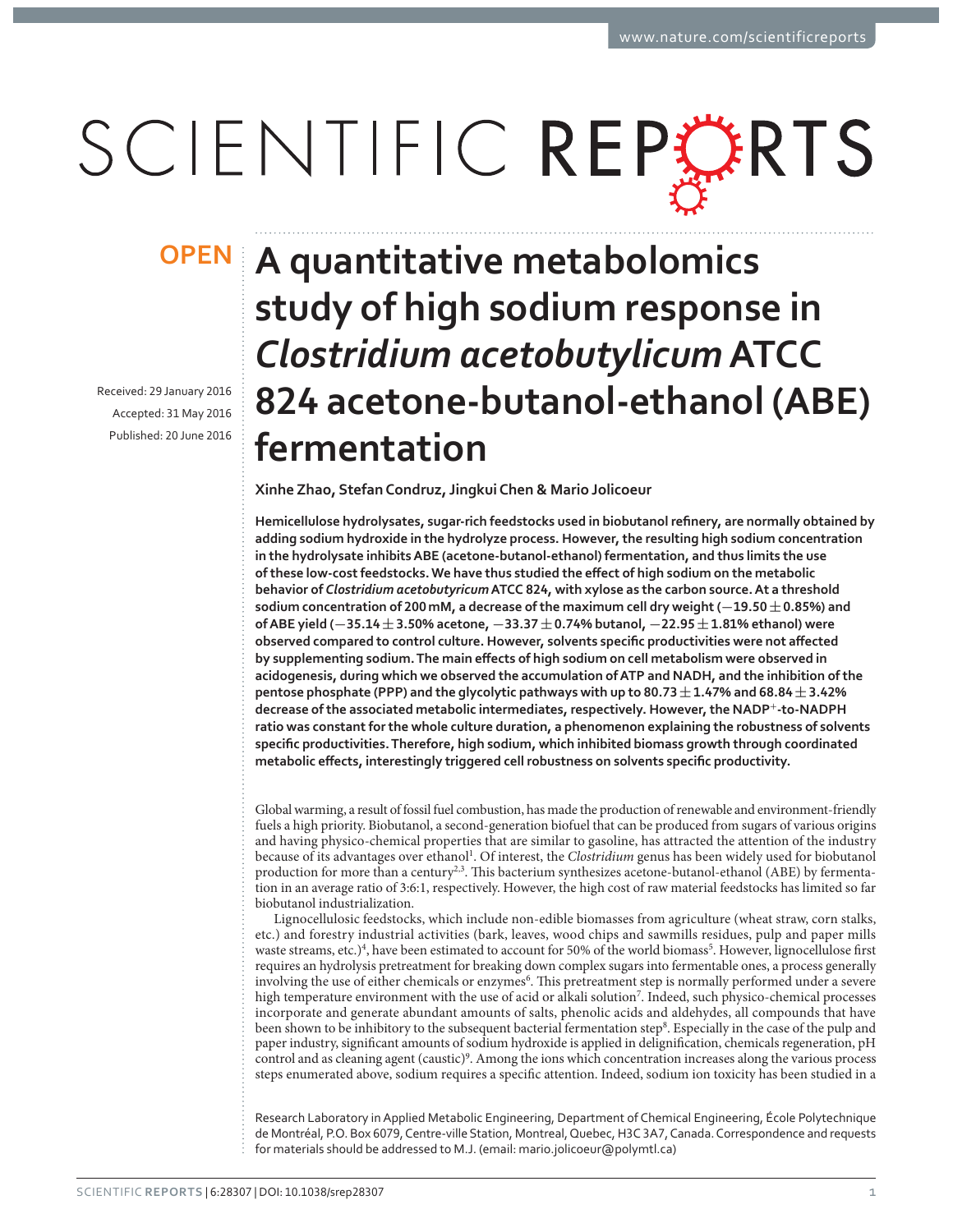

**Figure 1. Effect of NaCl addition to CGM medium on** *C. acetobutylicum* **ATCC 824 grown on xylose.** Axis unit is optical density at 600 nm. Error bars represent standard deviations from three independent replicates  $(n = 3)$ .

wide range of cells<sup>10,11</sup>. By removing salts by electrodialysis from wheat straw hydrolysates obtained using alkaline peroxide, ABE production was enhanced from 2.59 to 21.37 g L<sup>−1 6</sup>. Maddox *et al.* suggested high salts concentration diverted ABE fermentation from being solventogenesis to acidogenesis, thus decreasing products yield12.

ABE fermentation genetics, proteomics and metabolomics has been widely studied. Gheshlaghi, *et al.* identified 21 main functional enzymes in glucose culture, describing enzyme expression characteristics and kinetic parameters13. Of interest, ABE fermentation presents a biphasic metabolism starting with acidogenesis followed by solventogenesis. Cell growth occurs during the first stage in batch ABE culture, concurrently with acids accumulation (acetic and butyric acid). Then, solvents accumulate during solventogenesis. In *Clostridium*, the most studied organism performing ABE fermentation, both hexoses and pentoses can be metabolized through glycolysis and pentose phosphate pathway (PPP), respectively. Then, acetic and butyric acids are generated from acetyl-CoA14. Acetic and butyric acids accumulation then stimulates specific sets of enzymes to convert acids (acetic and butyric) into solvents such as acetone and butanol, as well as ethanol (from acetyl-CoA), and the cells enter solventogenesis, a phase revealed by a pH increase $^{13}$ .

However, although sodium has been clearly identified as an inhibitory compound, to the best of our knowledge the metabolic effects underlying sodium ion inhibition on ABE production and biomass growth have not been studied to date<sup>6,12</sup>. In this work, we thus present a quantitative metabolomics characterization of the effect of sodium ion on *C. acetobutylicum* ATCC 824, using NaCl as model compound. We proposed the high NaCl inhibition effect to be mainly attributed to sodium ion rather than from chloride, based on Maddox *et al.* who showed supplementing 10 g L<sup>−</sup><sup>1</sup> NaCl inhibits *C. acetobutylicum* growth rate of 40% but without any significant effect when adding 10 g L<sup>-1</sup> ammonium chloride (NH<sub>4</sub>Cl)<sup>12</sup>. Fermentations were performed using a synthetic medium with xylose as the unique carbon source, the major sugar issued form the hydrolysis of black spruce used in the Canadian pulp and paper industry, and the cells metabolome was characterized. We here show that *C. acetobutylicum* ABE metabolism is robust to sodium inhibition, with a decrease of biomass growth but the maintain of ABE specific productivity.

#### **Results and Discussion**

. . . . . . . . . .

**Identifying sodium threshold concentration affecting biomass growth.** Prior to conducting the metabolomic evaluation of the effect of NaCl inhibition on ABE fermentation, we first determined the inhibitory threshold concentration value of sodium ion under the experimental conditions of this work. From an initial content of 30 mM sodium acetate (i.e. sodium ion) in clostridia growth medium (CGM) medium, cultures were performed supplementing with  $0$  g L<sup>-1</sup> (0 mM), 5 g L<sup>-1</sup> (85 mM),  $10$  g L<sup>-1</sup> (170 mM) and  $15$  g L<sup>-1</sup> (256 mM) NaCl. Results (Fig. 1) confirmed a culture behaviour similar to that reported in literature for *Clostridium*, with a significant cell growth inhibition observed from  $10 g L^{-1}$  NaCl supplement<sup>15</sup>. In our study, supplements of 10 and 15 g L<sup>−1</sup> NaCl resulted in respectively  $15.05 \pm 1.94\%$  and  $47.99 \pm 3.93\%$  lower maximum biomass levels at 48 h, and in 13.09 ± 1.51% and 49.42 ± 2.83% less biomass at 72 h, respectively. These results are in agreement with that of Qureshi *et al.* who studied *Clostridium* genus showing that sodium inhibits biomass growth and ABE production from  $10 g L^{-1}$ , when NaCl concentration reaches 25 g L<sup>-1</sup> with no cell growth<sup>6</sup>. Therefore, since a 170 mM NaCl supplement (for a total of 200 mM sodium ion) affects cell behaviour without being lethal, a prerequisite condition for enabling a reliable quantitative metabolomics analysis, this study has focused at challenging ABE fermentation supplementing with 170 mM NaCl.

**Sodium affects biomass and ABE production metabolism.** Cultures were performed assessing a NaCl supplement of 170 mM (i.e. 200 mM sodium ion total). At stationary phase, an average optical density of 7.76±0.55 (OD 600 nm; 60–108 h), which corresponds to 1.79±0.12 gDW L<sup>−1</sup> (cell dry weight), was obtained and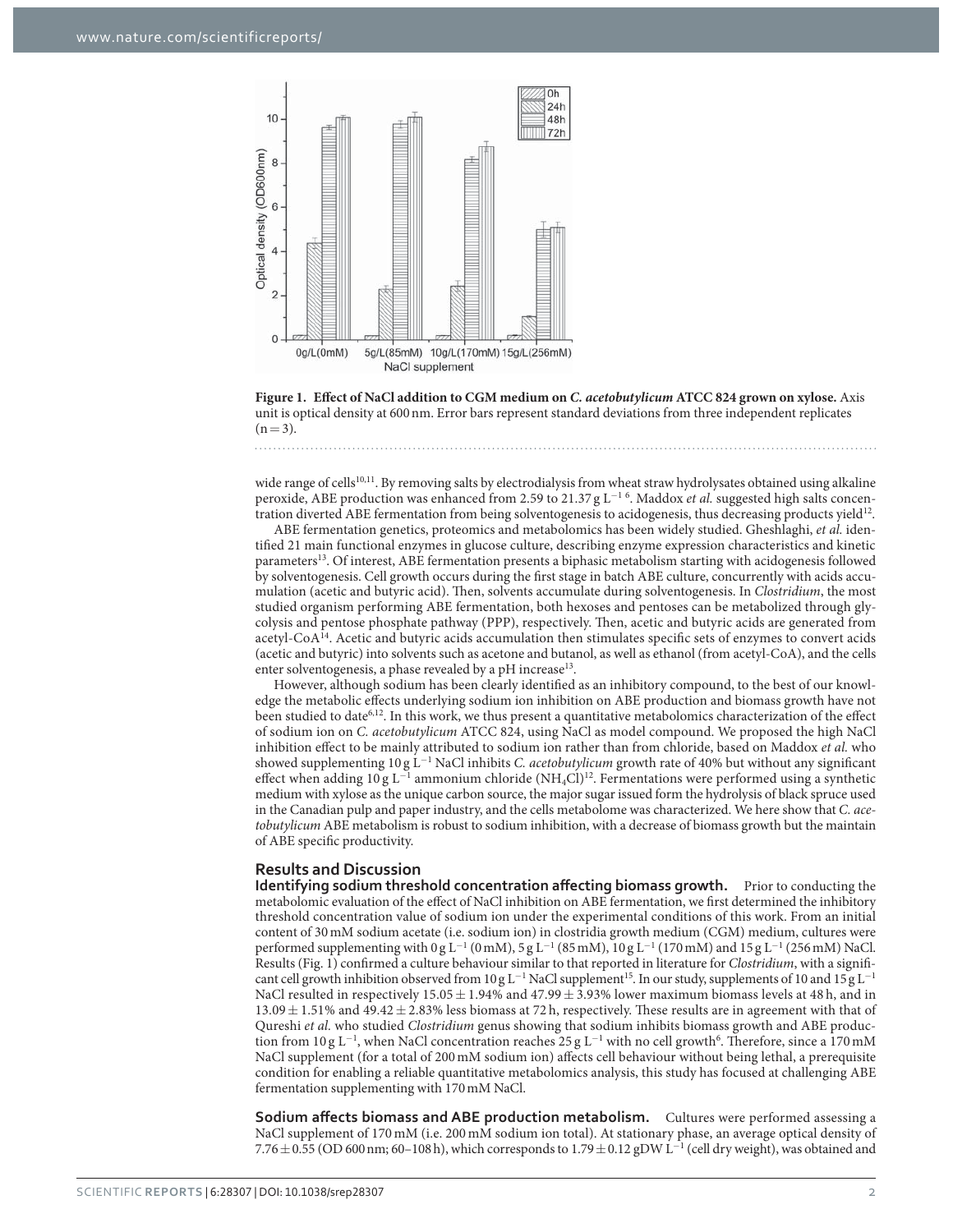

**Figure 2.** Effect of NaCl addition on (**a**) *C. acetobutylicum* ATCC 824 biomass growth in batch culture on xylose; (**b**) pH; (**c**) xylose concentration; (**d**) xylose specific consumption rate. ⦁ 170 mM NaCl addition culture and  $\circ$  the control culture. Error bars represent standard deviations from three independent replicates ( $n = 3$ ).

represented 74.9 ± 3.33% of that for the control group (average OD600 of 10.47 ± 0.10 and 2.39 ± 0.022 gDW L<sup>−</sup><sup>1</sup> at 48–84 h) (Fig. 2a). Of interest, also supplementing of 170 mM NaCl a culture of *C. beijerinckii* BA101 grown on spray-dried soy molasses medium, Qureshi *et al.* have reported a reduced maximum biomass concentration of  $0.6$  g L<sup>-1</sup> compared to  $1.7$  g L<sup>-1</sup> in the control group<sup>16</sup>. The inhibitory effect of high sodium also resulted in a lower maximum growth rate with  $0.069 \pm 0.0038$  gDW L<sup>-1</sup> h<sup>-1</sup> compared to  $0.102 \pm 0.0056$  gDW L<sup>-1</sup> h<sup>-1</sup> (Fig. 2e). However, in this work the maximum specific growth rate  $(\mu_{max})$  was slightly (but significantly) lower in the NaCl group with  $0.121 \pm 0.0023$  h<sup>-1</sup> compared to the control group  $(0.128 \pm 0.0013$  h<sup>-1</sup>) (Fig. 2f). In *E. coli*, it has been reported that the  $\mu_{\max}$  decreased of about 80% when supplemented with 684 mM NaCl (40 g L<sup>-1</sup>)<sup>17</sup>.

In agreement with our results on cell growth, a lower xylose consumption rate was observed at high sodium. At exponential growth, cells uptake xylose at a rate of 33.83  $\pm$  2.79 mmol gDW<sup>-1</sup> h<sup>-1</sup> in the NaCl group, which is 13.2 ± 1.08% lower than in control group (38.95 ± 3.82 mmol gDW<sup>-1</sup> h<sup>-1</sup>) (Fig. 2d). Moreover, it is clear from our results that high sodium condition affects the growth lag phase, which is prolonged of 12 h compared to the control group, explaining consequently delayed xylose uptake and solventogenesis. As revealed by cultures pH (Fig. 2b), acidogenesis takes place the first 36 h followed by solventogenesis in the control culture, while a 12 h delay is observed in the high sodium group (i.e. at 48 h). Therefore, high sodium condition postpones cell growth and affects the final biomass and the growth rate of *C. acetobutylicum* ATCC 824. High salt condition induces a high osmotic pressure that is challenging cells homeostasis. High sodium may thus divert the cell metabolism and resources towards the management of membrane transporters and channels. The cells are thus investing a significant amount of resources for staying functional and this adaptation phenomenon may explain, in part, the observed lag phase. Meanwhile, solvents production decreased under NaCl supplementation. Butanol decreased of 33.37  $\pm$  0.74% with a final butanol concentration of 152.14  $\pm$  2.35 mM (i.e. 11.26  $\pm$  0.17 g L<sup>-1</sup>) compared to  $228.33 \pm 1.62$  mM (i.e.  $16.90 \pm 0.12$  g L<sup>-1</sup>) in the control group (84 h; Fig. 3c). Acetone and ethanol final concentrations also decreased of 35.14  $\pm$  3.50% and 22.95  $\pm$  1.81% respectively (see details in Table 1).

Analyzing the cell specific productivity in ABE, we observed maximum acetone and butanol specific productivities of 2.40  $\pm$  0.141 mmol gDW<sup>−1</sup> h<sup>−1</sup> and 5.01  $\pm$  0.080 mmol gDW<sup>−1</sup> h<sup>−1</sup>, respectively, which were reached simultaneously between 48 h and 60 h at similar levels in both the control and the NaCl groups (Fig. 3b,d). Productivities, which first rapidly increased from ~36 h (control) and ~48 h (NaCl) then rapidly decreased at basal levels. Interestingly, ethanol productivity exhibited twin peaks postponed of 12 h between NaCl and control groups (Fig. 3f). The turning point between the two peaks coincided with the culture shift from acidogenesis to solventogenesis (Fig. 2b). Aldehyde-alcohol dehydrogenase (AAD) is involved in the synthesis of both butanol and ethanol from butyryl-CoA and acetyl-CoA, respectively. However, Nair and Papoutsakis demonstrated that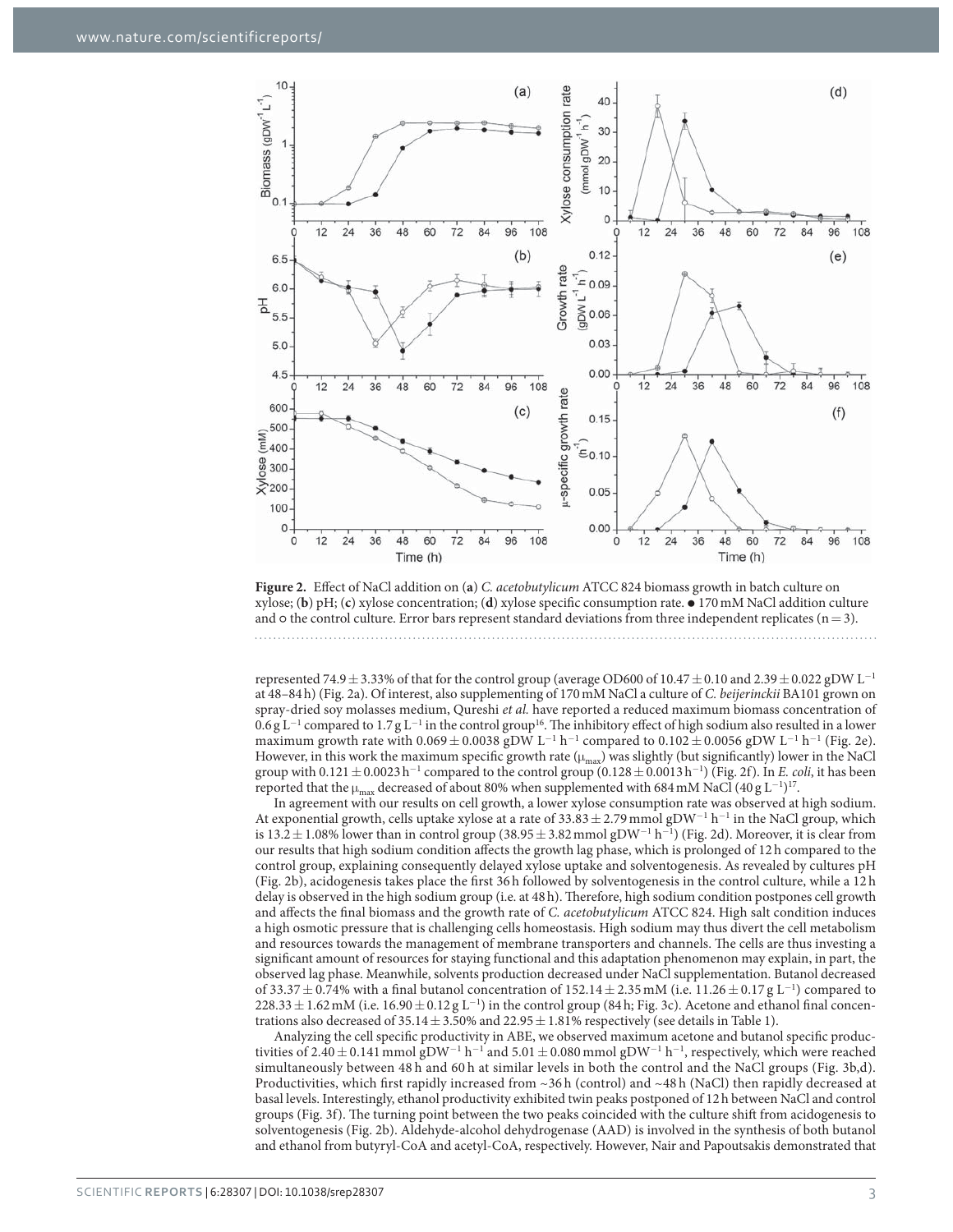

**Figure 3.** Effect of NaCl addition on ABE yield and productivity profiles on acetone (**a,b**), butanol (**c,d**), ethanol (**e,f**), acetic acid (**g,h**), butyric acid (**i,j**) in *C. acetobutylicum* ATCC 824 batch culture on xylose.  $\bullet$  170 mM NaCl addition culture and  $\circ$  the control culture. Error bars represent standard deviations from three independent replicates  $(n=3)$ .

AAD primary role is the formation of butanol rather than ethanol<sup>18</sup>. Therefore, butanol formation is obtained in priority when cells sense a hostile environment (i.e. low pH) during the shift between acidogenesis and solventogenesis, a phenomenon which may explain the ethanol productivity variation.

As intermediate products, acetic and butyric acids are the main medium pH effectors. Interestingly, in high sodium group, butyric acid was inhibited at maximum value but acetic acid showed having been promoted. Therefore, these two factors combined may explain the similar pH levels observed in NaCl and control groups. Meanwhile, acetic and butyric acids are also the major metabolic precursors for solvents formation<sup>19</sup>. Butyric acid reached a peak of 22.46  $\pm$  1.71 mM at 48 h in the NaCl group compared to 26.09  $\pm$  0.32 mM at 36 h in the control group, then decreased to stable levels in both groups (Fig. 3i). Acetic acid reached a peak of 79.40  $\pm$  2.83 mM at 60 h in the NaCl group compared to  $69.77 \pm 1.56$  mM at 48 h in the control group, which was postponed of 12 h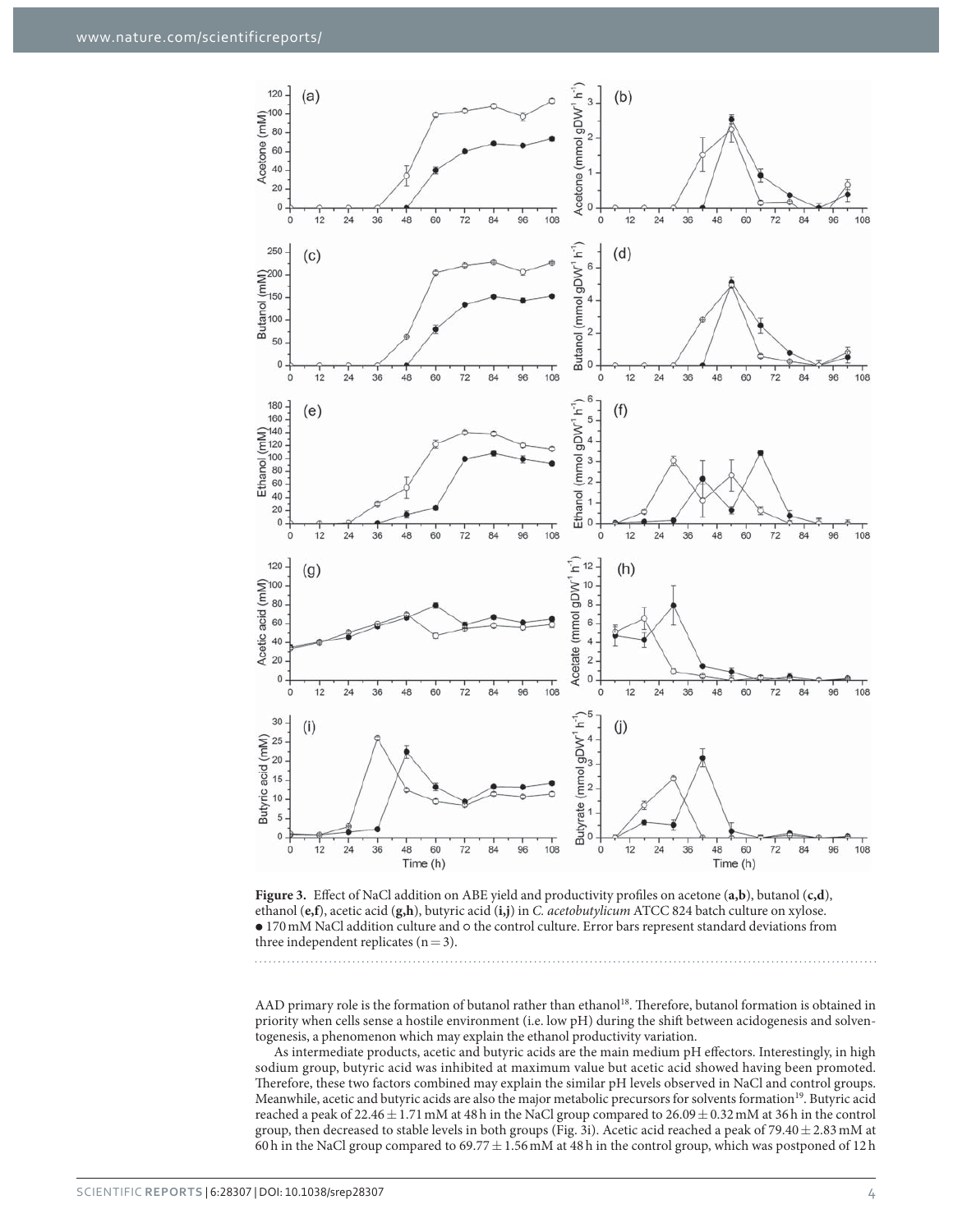| $10 g L^{-1}$ NaCl | <b>Butanol</b>                                                  | Acetone                    | Ethanol                                     | Acetic acid                     | <b>Butyric</b> acid                                                           |  |  |
|--------------------|-----------------------------------------------------------------|----------------------------|---------------------------------------------|---------------------------------|-------------------------------------------------------------------------------|--|--|
| supplement         | Solvents and acid production (mM)                               |                            |                                             |                                 |                                                                               |  |  |
| NaCl group         | $152.14 + 2.35$                                                 | $73.84 + 2.45$             | $108.05 + 4.09$                             | $79.40 \pm 2.83$                | $22.46 + 1.71$                                                                |  |  |
| Control group      | $228.33 \pm 1.62$                                               | $113.85 + 2.35$            | $140.24 + 2.33$                             | $69.77 + 1.56$                  | $26.09 + 0.32$                                                                |  |  |
|                    | Specific productivity (mmol gDW <sup>-1</sup> h <sup>-1</sup> ) |                            |                                             |                                 |                                                                               |  |  |
| NaCl group         | $5.09 + 0.36$                                                   | $2.54 + 0.13$              | $3.43 + 0.12$                               | $7.93 \pm 2.08$                 | $3.26 + 0.37$                                                                 |  |  |
| Control group      | $4.93 \pm 0.14$                                                 | $2.25 \pm 0.37$            | $3.05 + 0.23$                               | $6.56 \pm 1.15$                 | $2.42 + 0.06$                                                                 |  |  |
| <b>Biomass</b>     |                                                                 |                            |                                             |                                 |                                                                               |  |  |
|                    | <b>OD600</b>                                                    | Dry weight (gDW $L^{-1}$ ) | Growth rate (gDW $L^{-1}$ h <sup>-1</sup> ) | Specific growth rate $(h^{-1})$ | Xylose specific consumption<br>rate (mmol gDW <sup>-1</sup> h <sup>-1</sup> ) |  |  |
| NaCl group         | $8.43 \pm 0.33$                                                 | $1.94 \pm 0.01$            | $0.069 + 0.0038$                            | $0.121 \pm 0.0023$              | $33.83 \pm 2.79$                                                              |  |  |
| Control group      | $10.61 + 0.21$                                                  | $2.41 \pm 0.05$            | $0.102 \pm 0.0056$                          | $0.128 \pm 0.0013$              | $38.95 \pm 3.82$                                                              |  |  |

**Table 1. Growth and productivity of** *C. acetobutylicum* **ATCC 824 batch culture on xylose with or without a 170 mM NaCl supplement.** All values are maximum values taken from Figs 2 and 3 or calculated using two successive points, identifying the maximum value;  $\pm$  values represent standard deviation for  $n = 3$ .

from butyric acid reaching its maximum value (Fig. 3g). Of interest, both acetic and butyric acid stayed at higher levels in NaCl group when cells enter solventogenesis, which suggests that the cell ability to convert acids to solvents is depressed at high sodium. It has been reported that acetoacetyl-CoA:acetate(butyrate) CoA-transferase, which is solely responsible for acetate and butyrate conversion into acetate-CoA and butyrate-CoA<sup>20</sup>, is inhibited by sodium ions21. Therefore, it seems reasonable that at high sodium the high osmotic pressure led to higher intracellular sodium concentration, which has then resulted in higher extracellular levels in both acetic and butyric acids concentration in NaCl group during solventogenesis (Fig. 3h,j).

Therefore, high sodium concentration condition clearly showed to inhibit cell proliferation as well as final solvents and acids production, but it has led, surprisingly, to similar ABE productivity levels to those in the control group. With respect to NaCl effect on cells, Shi *et al.* proposed that osmotic pressure is the main effect from supplementing NaCl, dehydrating the cell periphery and thus altering cell membrane permeability<sup>22</sup>. Meanwhile, Barth *et al.* reported that NaCl has a direct impact blocking DNA amplification from *H. salinarum* cells<sup>11</sup>. Therefore, we have thus extended our study to the cells quantitative metabolomics in order to better understand preserved cell productivities in ABE.

**High sodium stimulates energy metabolism in acidogenesis.** Cell energetics is considered to considerably limits anaerobic organisms<sup>23</sup>. However, adenosine triphosphate (ATP) concentration has been identified as a main signal indicating the shift from acidogenesis to solventogenesis in *Clostridium acetobutylicum*<sup>24</sup>. The ATP concentration increases while pH decreases, and reaches a maximum value (~6.5 mmol (mg protein)<sup>−</sup><sup>1</sup> ) while pH stopped declining and the cells access solvents generating phase<sup>24</sup>. Under controlled pH conditions, however, Meyer and Papoutsalis observed that the ATP concentration was significantly lower in solventogenesis (pH controlled at 6.0) than acidogenesis (pH controlled at 4.0)<sup>25</sup>. Lutke-Eversloh *et al.* reported that during exponential growth, *C. acetobutylicum* metabolizes carbohydrates into acetic and butyric acids while generating a surplus of ATP<sup>26</sup>. Then, the cell ATP content decreases at low levels when entering solvent-producing phase<sup>25,27</sup>. Moreover, Gottwald *et al.* attributed the ATP decrease of *C. acetobutylicum* metabolism to the high acid concentration, where the ATP demand is high to increase membrane active (ATPases) permeability for maintaining physiological internal pH<sup>28</sup>. In agreement with above studies, our results (Fig. 4) show in both groups that ATP accumulation occurred concurrently to pH decrease (acidogenesis), while pH stopped declining when ATP reached a maximum value and the cells showed entering solventogenesis, i.e., both cultures of NaCl and control groups reached similar maxima at 48 h (0.429  $\pm$  0.070 vs. 0.465  $\pm$  0.119µmol gDW<sup>−1</sup>) (see details in Table 2).

In *Clostridium*, Vasconcelos *et al.* observed an ATP concentration of 0.62 ± 0.11 µmol gDW<sup>-1</sup> using glucose and  $1.65 \pm 0.15$ µmol gDW<sup>-1</sup> with glycerol-glucose in a continuous phosphate-limited culture<sup>29</sup>. In the present study, using xylose as the unique carbon source, a maximum ATP value of  $0.465 \pm 0.119$ µmol ATP gDW<sup>-1</sup> was obtained. One can expect lower cell energetics with xylose, since 5/3 ATP and 5/3 NADH are obtained from each molecule of xylose converted to pyruvate, compared to 2 ATP and 2 NADH for glucose<sup>13</sup>. However, Meyer and Papoutsalis reported 0.64 to 5.1 µmol ATP gDW<sup>-1</sup> for different glucose feeding rates in continue culture, and even reached a peak of 15–20µmol ATP  $gDW^{-1}$  in a pH controlled (pH 4.0) culture with 80 mM glucose and  $NH_4^+$  supply<sup>25</sup>. Therefore, a similar trend is observed for ATP concentration, with an accumulation concurrently to acids generation and a decrease with solvents formation. Meyer and Papoutsalis have also reported that glucose limitation results in a lower ATP concentration in continuous culture, with 0.9µmol gDW<sup>−1</sup> versus 4.8 μ mol gDW<sup>−</sup>1 25. In addition, Girbal and Soucaille have studied the effect of using pyruvate and glucose as carbon sources at various ratios in *C. acetobutylicum*, and reported that ATP concentration decreased from 1.6 ± 0.15 μmol gDW<sup>-1</sup> using only glucose to 0.3 ± 0.1 μmol gDW<sup>-1</sup> using a pyruvate-to-glucose ratio of 0.67, while ADP concentration increased from  $1.8 \pm 0.2$ µmol gDW<sup>−1</sup> to  $2.7 \pm 0.4$ µmol gDW<sup>−130</sup>. Therefore, as expected, the carbon source plays a key role on the energetic metabolism behavior.

Present results also suggested that high sodium concentration favors maintaining high ATP level and ATP-to- (ATP + ADP + AMP) ratio in acidogenesis, but to a negligible extent in solventogenesis (Fig. 4). At 36 h the ATP level in the control group was ~50% lower than in the NaCl group, which indicated the ATP level was stimulated or leading to a lower demand by high sodium during acidogenesis. Meyer and Papoutsakis observed that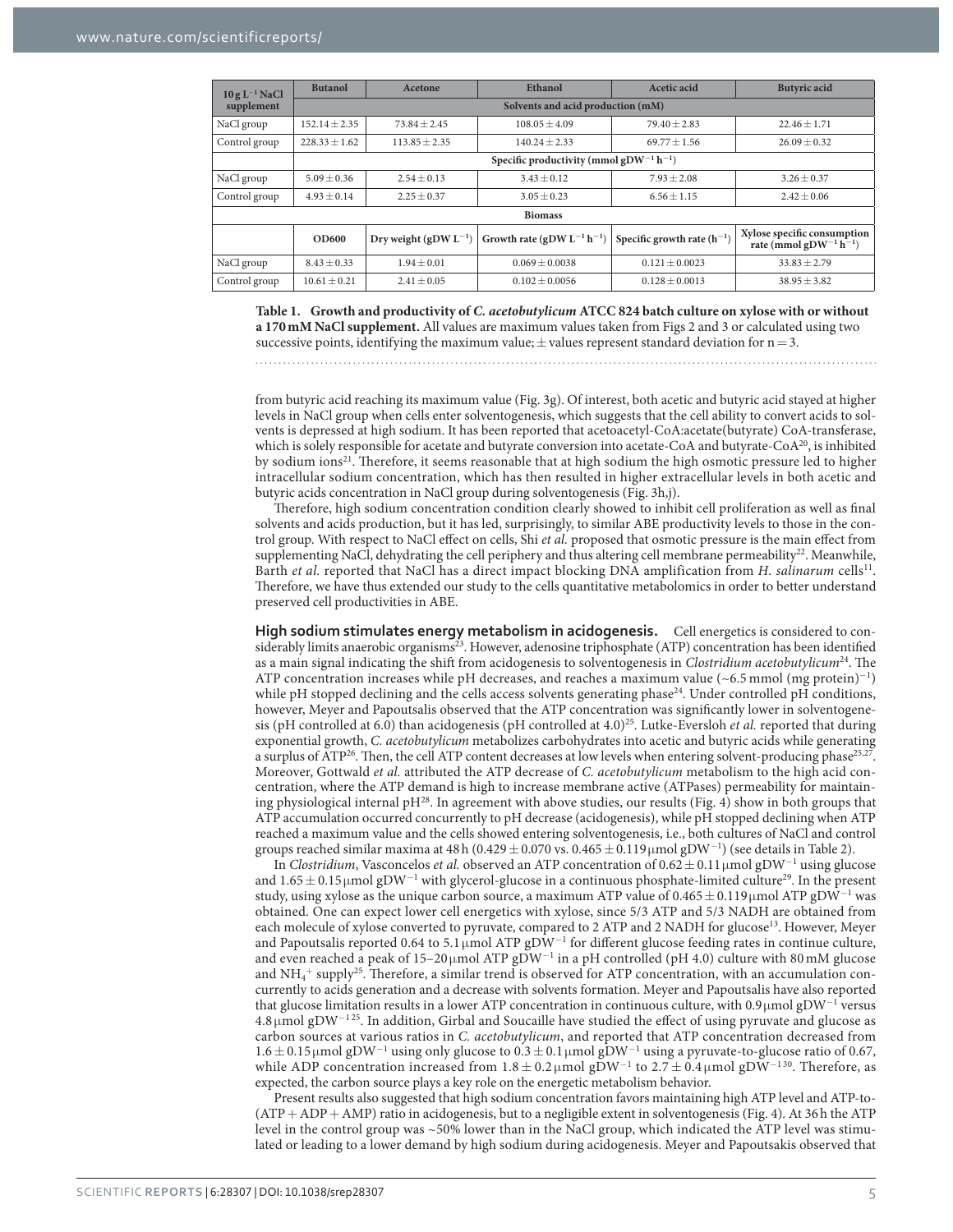

**Figure 4. Effect of NaCl addition on** *C. acetobutylicum* **ATCC 824 energy state in batch culture on xylose.**  (**a**) ATP; (**b**) ADP; (**c**) AMP; (**d**) ATP-to-(ATP + ADP + AMP) ratio. ⦁ 170 mM NaCl addition culture and ⚬ the control culture. Error bars represent standard deviations from three independent replicates ( $n = 3$ ).

|         | <b>ATP</b>                                    | ADP                                                           |                 |                     |                                                               |                   |  |
|---------|-----------------------------------------------|---------------------------------------------------------------|-----------------|---------------------|---------------------------------------------------------------|-------------------|--|
|         |                                               | Specific rate ( $\mu$ mol gDW <sup>-1</sup> h <sup>-1</sup> ) |                 | Concentration (µmol | Specific rate ( $\mu$ mol gDW <sup>-1</sup> h <sup>-1</sup> ) |                   |  |
|         | Concentration ( $\mu$ mol gDW <sup>-1</sup> ) | increasing                                                    | decreasing      | $gDW^{-1}$          | increasing                                                    | decreasing        |  |
| NaCl    | $0.429 + 0.070$                               | $0.030 + 0.002$                                               | $0.034 + 0.003$ | $0.453 + 0.002$     | $0.032 + 0.004$                                               | $0.016 \pm 0.002$ |  |
| Control | $0.465 + 0.119$                               | $0.019 + 0.001$                                               | $0.030 + 0.001$ | $0.559 + 0.089$     | $0.014 + 0.002$                                               | $0.017 + 0.001$   |  |
|         | AMP                                           |                                                               |                 | $ATP/(ATP+ADP+AMP)$ |                                                               |                   |  |
|         | Concentration ( $\mu$ mol gDW <sup>-1</sup> ) | Specific rate ( $\mu$ mol gDW <sup>-1</sup> h <sup>-1</sup> ) |                 | Ratio               | Specific rate                                                 |                   |  |
|         |                                               | increasing                                                    | decreasing      |                     | increasing                                                    | decreasing        |  |
| NaCl    | $1.101 + 0.138$                               | $0.172 + 0.008$                                               | $0.228 + 0.022$ | $0.442 + 0.035$     | $0.035 + 0.004$                                               | $0.030 + 0.002$   |  |
| Control | $2.955 + 0.060$                               | $0.074 \pm 0.005$                                             | $0.072 + 0.004$ | $0.445 + 0.071$     | $0.024 + 0.005$                                               | $0.032 \pm 0.001$ |  |

**Table 2. Energetics of** *C. acetobutylicum* **ATCC 824 batch culture on xylose with or without a 170 mM NaCl supplement.** All values are maximum values taken from Fig. 4 or calculated using two successive points, identifying the maximum value;  $\pm$  values represent standard deviation for  $n = 3$ .

higher ATP ratio coincides with higher cell growth rate and reduced butanol production in continuous culture under non-limited glucose condition<sup>31</sup>. These authors concluded ATP concentration behavior may regulate acids and solvents formation and conversion phenomena. Looking at the metabolic pathway (Fig. 5), only the pathways leading to acetate and butyrate generate one mole ATP each post-glycolysis. Consequently, one can expect high ATP level to be linked to acids production, and a reduced ATP demand to promote solvents formation. Meanwhile, induction of ATP metabolism has been performed on *C. acetobutylicum* by carbon monoxide (CO) gassing experiment, resulting in a rapid increase of ATP concentration and ATP-to-ADP ratio by almost 400% 1 min after CO feeding25. Papoutsakis *et al.* also reported CO feed increases ATP concentration, accompanied by the inhibition of cells growth by 50% and of 100% H<sub>2</sub> formation, but with improved butanol specific production rate. All these findings support that both ATP concentration and turnover rate play a key role during solvents production<sup>32,33</sup>. In the present study, it was found that high sodium condition reduced the ATP demand and also coincided with lower cell growth rate (Fig. 2e), but with a negligible impact on solvents specific productivity. Higher ATP level during acidogenesis in NaCl group may partly (with osmotic change, for instance) be attributed to the decrease of membrane permeability, which may affect nutrients uptake mechanisms, explaining reduced cell metabolic activity and biomass accumulation.

**High sodium affects cell central carbon metabolism.** Cell energetic robustness, which can partly explain maintained ABE solvents productivity levels, was further studied investigating the central carbon metabolism. A comparative analysis of the primary and key intermediate metabolites was further performed (Fig. 5). Firstly, being the entry point product from xylose in the PPP pathway, xylulose-5-phosphate (X5P) plays a key role stating carbon flow through the cell metabolic network. X5P maximum cell concentration was inhibited of 79.50 ± 3.82% under high sodium (0.329 ± 0.034µmol gDW<sup>-1</sup> compared to 1.609 ± 0.021µmol gDW<sup>-1</sup> in the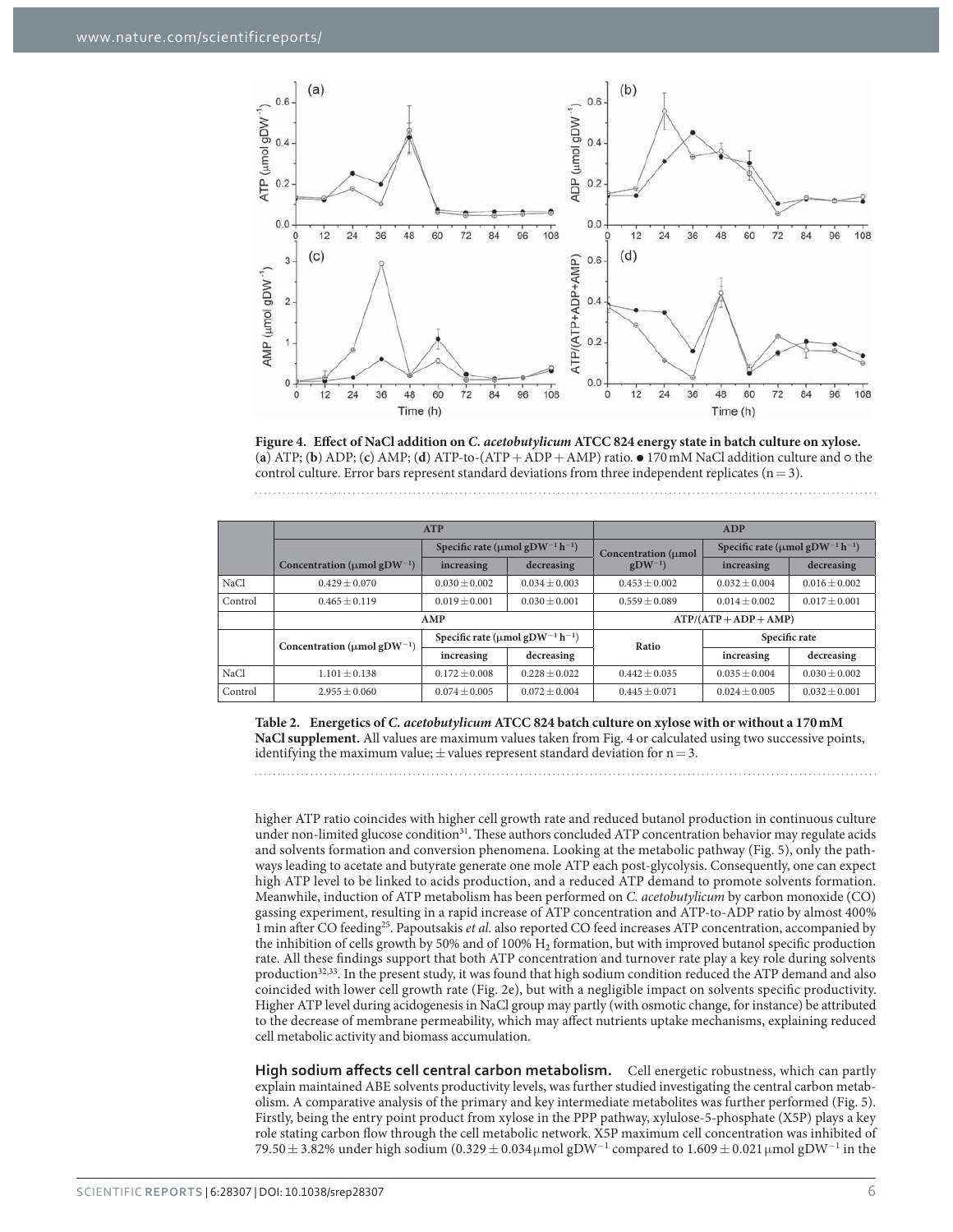



control group) (Fig. 6a), and this peak was delayed 12h so as for the cell growth state (Fig. 2a,e,f), as discussed previously. Moreover, since xylulose kinase is downregulated at the acid-solvent phase shift, demonstrated by proteomic analysis<sup>27</sup>, it was also expected that ribose-5-phosphate (R5P) followed a similar trend than X5P (Fig. 6b). As the main precursor of DNA synthesis, R5P is related to cell proliferation. R5P concentration behavior coincided with biomass growth, reaching a maximum value of  $1.087 \pm 0.051$  µmol gDW<sup>−1</sup> at 36h in the control group, but only  $0.209 \pm 0.023 \,\mu$  mol gDW<sup>-1</sup> in the NaCl group at 48 h, representing an  $80.73 \pm 1.47\%$  inhibition of that in the control culture during acidogenesis. However, in solventogenesis, X5P and R5P significantly decreased at similar levels under both culture conditions, with even slightly higher levels at 84 h in the NaCl culture. X5P and R5P reached, respectively,  $0.15 \pm 0.027$  and  $0.095 \pm 0.016$  µmol gDW<sup>-1</sup> in NaCl compared to  $0.03 \pm 0.002$  and  $0.014 \pm 0.004$  µmol gDW<sup>-1</sup> in the control group. The sugar-phosphates of glycolysis such as glucose-6-phosphate (G6P) (Fig. 6d), fructose-6-phosphate (F6P) (Fig. 6c) as well as glucose-1-phosphate (G1P) (Fig. 6e), also showed slightly higher levels at 84 h in NaCl than in the control. These results thus suggest that the high sodium concentration further affect the main carbon metabolism when cells progress into solventogenesis, but the mechanism of induction is still unclear and requires further focused experimental work.

More precisely, R5P increased at cell specific rates of 0.051  $\pm$  0.003 µmol gDW<sup>−1</sup> h<sup>−1</sup> and 0.008  $\pm$  0.0003 µ mol gDW<sup>-1</sup> h<sup>-1</sup> concurrently to the maximum cell growth phase, respectively in control (24–36 h) and NaCl (36–48 h) group. The increased rate in the control group being 6.37 times that in the NaCl group. A similar trend has also been observed for X5P, the following metabolite of R5P in PPP, with 0.085  $\pm$  0.003µmol gDW $^{-1}$  h $^{-1}$ and  $0.013 \pm 0.0004 \,\mu$ mol gDW<sup>-1</sup> h<sup>-1</sup> in control (24–36 h) and NaCl (24–36 h) groups, respectively. The rate in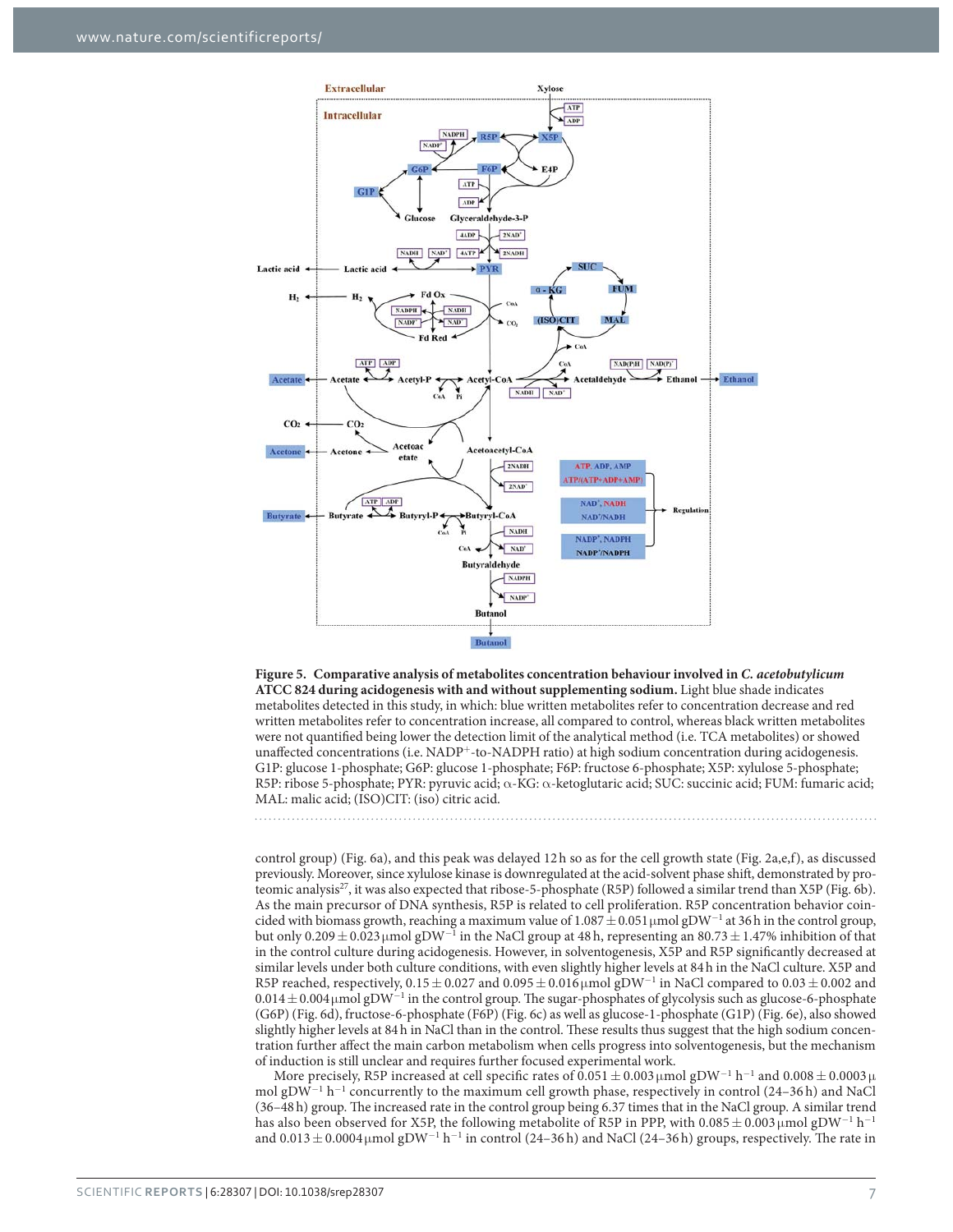

**Figure 6. Effect of NaCl addition on PPP and glycolysis pathway in** *C. acetobutylicum* **ATCC 824 batch culture on xylose.** (**a**) X5P; (**b**) R5P; (**c**) F6P; (**d**) G6P; (**e**) G1P; (f) PYR. ⦁ 170 mM NaCl addition culture and  $\circ$  the control culture. Error bars represent standard deviations from three independent replicates (n = 3).

|               | X5P                                                                      | R5P               | <b>F6P</b>        | G6P               | G1P                | <b>PYR</b>        |
|---------------|--------------------------------------------------------------------------|-------------------|-------------------|-------------------|--------------------|-------------------|
|               | Concentration value ( $\mu$ mol gDW <sup>-1</sup> )                      |                   |                   |                   |                    |                   |
| NaCl group    | $0.329 \pm 0.034$                                                        | $0.209 + 0.023$   | $0.106 \pm 0.002$ | $0.191 + 0.011$   | $0.067 \pm 0.001$  | $1.737 \pm 0.121$ |
| Control group | $1.609 + 0.021$                                                          | $1.087 + 0.051$   | $0.250 + 0.012$   | $0.497 + 0.004$   | $0.215 + 0.003$    | $1.431 \pm 0.148$ |
|               | Increasing specific rate ( $\mu$ mol gDW <sup>-1</sup> h <sup>-1</sup> ) |                   |                   |                   |                    |                   |
| NaCl group    | $0.013 + 0.0004$                                                         | $0.008 + 0.0003$  | $0.005 + 0.0003$  | $0.005 + 0.0002$  | $0.001 \pm 0.0001$ | $0.113 \pm 0.010$ |
| Control group | $0.085 + 0.003$                                                          | $0.051 + 0.003$   | $0.012 + 0.001$   | $0.022 + 0.003$   | $0.009 + 0.001$    | $0.124 + 0.006$   |
|               | <b>NADH</b>                                                              | $NAD+$            | <b>NADPH</b>      | $NADP+$           | $NAD^+/NADH$       | NADP+/NADPH       |
|               | Concentration value ( $\mu$ mol gDW <sup>-1</sup> )                      |                   |                   |                   |                    |                   |
| NaCl group    | $21.87 + 0.821$                                                          | $5.38 + 0.921$    | $0.702 + 0.024$   | $1.112 + 0.032$   | $8.06 + 0.235$     | $1.584 + 0.032$   |
| Control group | $19.76 \pm 0.346$                                                        | $6.98 \pm 0.033$  | $1.060 \pm 0.042$ | $1.595 \pm 0.057$ | $24.03 \pm 0.190$  | $1.689 \pm 0.013$ |
|               | Increasing specific rate ( $\mu$ mol gDW <sup>-1</sup> h <sup>-1</sup> ) |                   |                   |                   |                    |                   |
| NaCl group    | $1.804 + 0.073$                                                          | $0.254 + 0.014$   | $0.046 + 0.001$   | $0.074 + 0.015$   | $0.313 + 0.018$    |                   |
| Control group | $1.631 \pm 0.018$                                                        | $0.359 \pm 0.033$ | $0.049 \pm 0.002$ | $0.066 \pm 0.001$ | $0.602 \pm 0.013$  |                   |

**Table 3.** *C. acetobutylicum* **ATCC 824 content in sugar phosphates, pyruvate and redox nucleotides in batch culture on xylose with or without a 170 mM NaCl supplement.** All values are maximum values taken from Figs 6 and 7 or calculated using two successive points, identifying the maximum value; ± values represent standard deviation for  $n = 3$ .

the control group being 6.54 times that in the NaCl group. Interestingly, the maximum specific rate of biomass at exponential phase was only 1.48 times that in the NaCl group. Therefore, although X5P and R5P are directly involved in cell growth, NaCl inhibition seems, apparently, to result in the decoupling of biomass growth and metabolites concentration management in the PPP in acidogenesis.

Strongly interconnected to PPP, metabolic intermediates of the glycolytic pathway showed to follow a similar trend, indeed, F6P, G6P and G1P showed being seriously depressed at high sodium. While these metabolic intermediates do increase during acidogenesis (see Table 3 for rate values), but to a much lesser extent in the NaCl group, they then decreased to similar values (close to initial basal levels) to that in the control in solventogenesis. The trend for these metabolic intermediates of glycolysis is thus similar to that of R5P and X5P. Interestingly, F6P expressed two peaks during acidogenesis in both culture groups (Fig. 6c), a phenomenon that may be conditioned by the fact that F6P is at the branch point between PPP and glycolysis pathway, and thus affected by various interconnected and competitive fluxes. We also observed that high sodium resulted in 80.73  $\pm$  1.47%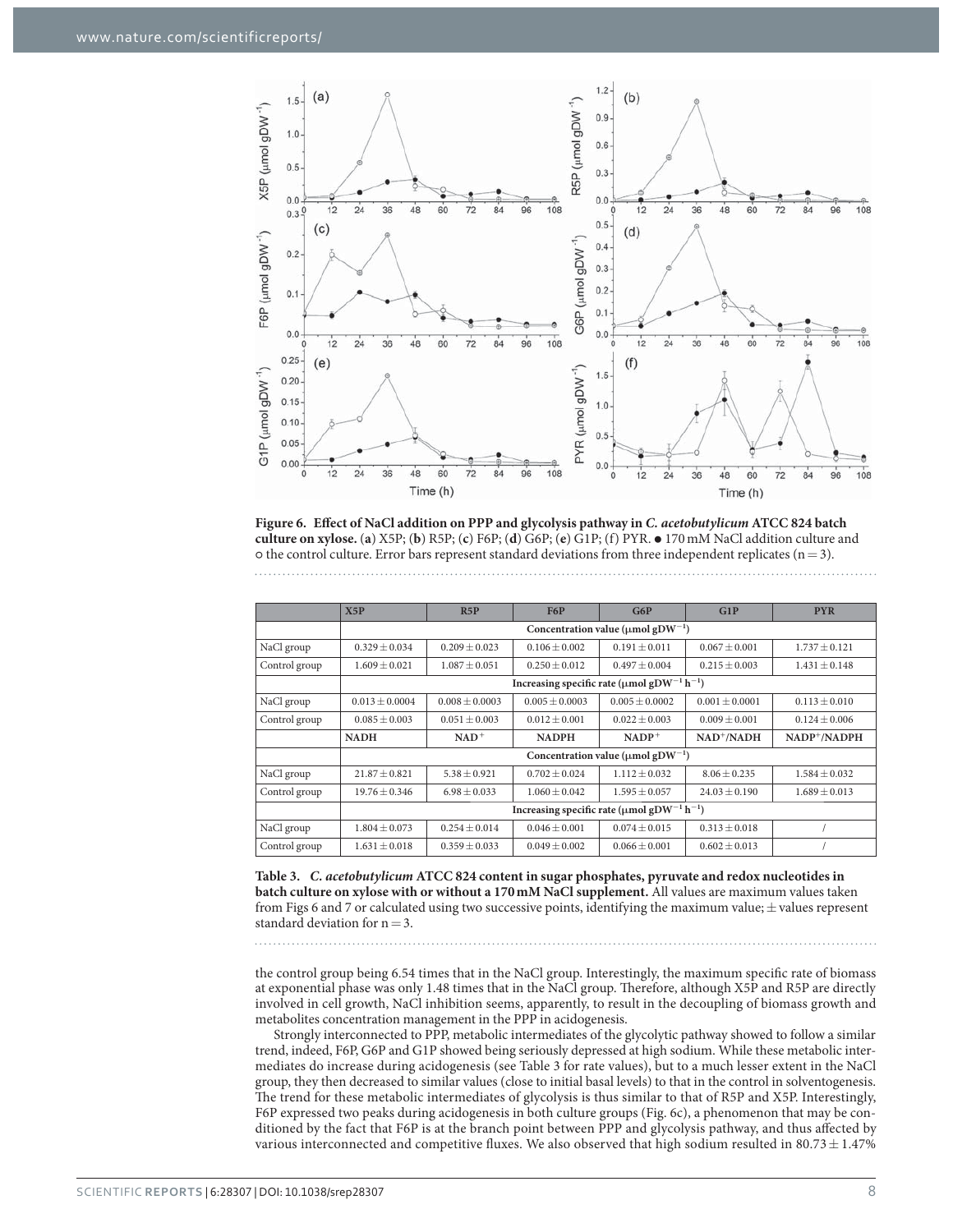and  $68.84 \pm 3.42\%$  lower metabolic intermediates maximum concentrations for the PPP and the glycolytic pathway, respectively (Table 3). High sodium thus inhibited growth-related metabolism, leading to a lower biomass production.

Pyruvate (PYR) is at the main branch point of the central carbon metabolism leading to anabolic pathways. According to proteomic analysis, pyruvate kinase (CAC0518), pyruvate-formate lyase (CAC0980), pyruvate decarboxylase (CAP0025) and ferredoxin oxidoreductase (CAC2229) were identified in *C*. *acetobutylicum*27,34. These enzymes are responsible for pyruvate generation and conversion to formic acid, acetyl-CoA and hydrogen (Fig. 5). Differing from sugar phosphates of PPP and glycolysis, the two peaks of pyruvate (Fig. 6f) coincided, interestingly, to the two peaks observed for ethanol production, also respectively during acidogenesis and solventogenesis. This result may be expected knowing that PYR and ethanol are linked by the enzymes pyruvate decarboxylase and alcohol dehydrogenase. In acidogenesis, the peak of PYR under high sodium is  $22.4 \pm 4.35\%$ lower than in the control (at 48 h), but when cells enter solventogenesis the maximum PYR concentraton in NaCl is 27.9  $\pm$  1.92% higher (at 84 h) than in the control group (at 72 h). However, it remains unclear why PYR shortly re-accumulates during solventogenesis. Indeed, pyruvate kinase activity has been reported to decrease during the transition from acidogenesis to solventogenesis in xylose-feeded *C*. *acetobutylicum* cultures35. The specific culture conditions in the present study may have caused a different metabolic rearrangement leading to this sudden PYR peak.

In addition to the PPP and the glycolytic pathway, TCA cycle was also analyzed. Six organic acids were quantified in cell extracts, such as (iso)citric, malic, succinic, fumaric and  $\alpha$ -ketoglutaric acid, but these were all under the detection limit: (iso)citric acid (<0.154μmol gDW<sup>−1</sup>); malic acid (<0.028μmol gDW<sup>−1</sup>); succinic acid (<0.032 μmol gDW<sup>-1</sup>; fumaric acid (<0.0064 μmol gDW<sup>-1</sup>) and α-ketoglutaric acid (<0.0048 μmol gDW<sup>-1</sup>) in both the NaCl and the control groups. However, for the solvent-producing *Clostridium* specific species, Crown *et al.* reported a split TCA cycle theory suggesting that  $\alpha$ -ketoglutarate is generated from Re-citrate synthase (CS)<sup>36</sup>. Meanwhile, Noguez *et al.* elucidated a complete bifurcated TCA cycle for the same strain<sup>37</sup>, and although several proteins were confirmed belonging to the TCA pathway in *C. acetobutylicum*34, current data are still making tedious confirming the active part of the TCA cycle for this strict anaerobic bacterium. Indeed, our data at undetectable levels confirm that the potential active TCA enzymes, if expressed, do maintain the associated metabolic intermediates at very low levels. For comparison, we have reported a concentration of ~ 4µmol gDW<sup>-1</sup> of malic acid in Chinese Hamster Ovary (CHO) cells<sup>38</sup>. Therefore, the TCA cycle, if not absent, shows an activity level that cannot be detected under the experimental conditions assessed in this work.

In the NaCl group, although xylose consumption rate was  $31.49 \pm 1.18\%$  lower than in the control culture (Fig. 2), the ATP level stayed at higher values than in the control group. This result either suggests an increased ATP production rate, but from other pathways than from xylose catabolism (see Fig. 4), to face a higher demand for cell maintenance and repair, or a decrease of the ATP rate of utilization because of a reduced metabolic activity. The hypothesis of a reduced metabolic activity in acidogenesis is supported by the observed lower (up to  $-80.73 \pm 1.47$ %) concentrations in the intermediate metabolites X5P, R5P, F6P, G6P and G1P at high sodium. A global lower cell content in intermediate metabolites of glycolysis at high sodium may result in a low activity of the pentose phosphate pathway (PPP), which explains a lower growth rate. Therefore, high sodium condition resulted in a postponed lag phase as well as of the timing of acid/solvent phase switch as well as for the cell concentration in most of the intermediate metabolites, but did not result on delayed behavior for the cell concentrations in ATP and AMP, as well as for the adenylate energy charge (ATP-to-(ATP + ADP + AMP) ratio) (Fig. 4).

**The cell redox state is robustly controlled.** The redox shuttles NAD(H) and NADP(H) are known as biomarkers of microbial metabolic activity with NAD(P)H-dependent enzymes playing a key role in butanol biosynthesis<sup>39</sup>. In the present work, in the NaCl group, all four redox shuttles increasing phase occurs at 24–36 h, i.e. delayed of 12 h from that in the control culture. This time-profile coincides with the time distribution of biomass growth and xylose consumption rate (Fig. 2d). Meanwhile, the four redox shuttles accumulated in acidogenesis and then reduced to basic levels in solventogenesis. This result is in agreement with Grupe and Gottschalk who showed that cells start consuming NAD(P)H accumulated in acidogenesis while entering solventogenesis, thus  $NAD(P)$ H level serves as an acid stress signal during the shift from acidogenesis to solventogenesis<sup>24</sup>. In batch culture, Meyer and Papoutsakis reported NADH accumulation of 2.4µmol gDW<sup>−1</sup> in acidogenesis, with a decrease to a stable value of ~0.8 µ mol gDW<sup>-1</sup> during solventogensis, in a pH controlled culture with initial 80 mM glucose and fed NH4<sup>+25</sup>. However, in the present study, NADH concentration reached 21.87  $\pm$  0.821 µmol gDW<sup>−1</sup> and 19.76 ± 0.346 μmol gDW<sup>-1</sup> in the NaCl and the control groups, respectively, but then decreased in both cultures to  $0.052 \pm 0.006$  when accessing solventogenesis (Fig. 7a). As a key enzyme in the electron transfer system, NADH-ferredoxin oxidoreductase specific activity was reported to be seven folds more active during acidogenesis than in the solvent-producing phase<sup>13,29</sup>, as seen in this work with 0.168 versus 0.024µmol NADH min<sup>-1</sup> mg<sup>-1</sup>. Moreover, the severe acidification process in acidogenesis, potentially causing cell proton accumulation, may have affected (or challenged) the cell redox state triggering a cell resistance phenomenon that may explain NAD(H) and NADP(H) accumulation.

In the present study, NAD(H) and NADP(H) concentrations evolved differently when supplementing sodium (Fig. 7). The maximum concentration of NADH was about 20- to 30-fold higher than that of NADPH in the control and the NaCl group, respectively, while NAD<sup>+</sup> was about 5-fold NADP<sup>+</sup> in both the control and the NaCl groups (see details in Table 3). This result agrees with London and Knight's study in which they reported a NAD<sup>+</sup> concentration 10 to 40 folds higher than NADP<sup>+</sup> concentration in *Clostridium* species, reaching 8.9 ± 0.56 μmol  $\rm gDW^{-1}$  (NAD<sup>+</sup>) and 0.87  $\pm$  0.08 µmol gDW<sup>−1</sup> (NADP<sup>+</sup>), and 4.91  $\pm$  0.45 (NAD<sup>+</sup>) and 0.11  $\pm$  0.01 µmol gDW<sup>−1</sup> (NADP<sup>+</sup>) in *C. pasteutianum* and *C. welchii*, respectively40. In fact, the NAD(H) redox pair is mainly involved in energy production and  $NADP(H)$  in biosynthesis $39,41$ , while both  $NADH$  and  $NADPH$  were shown being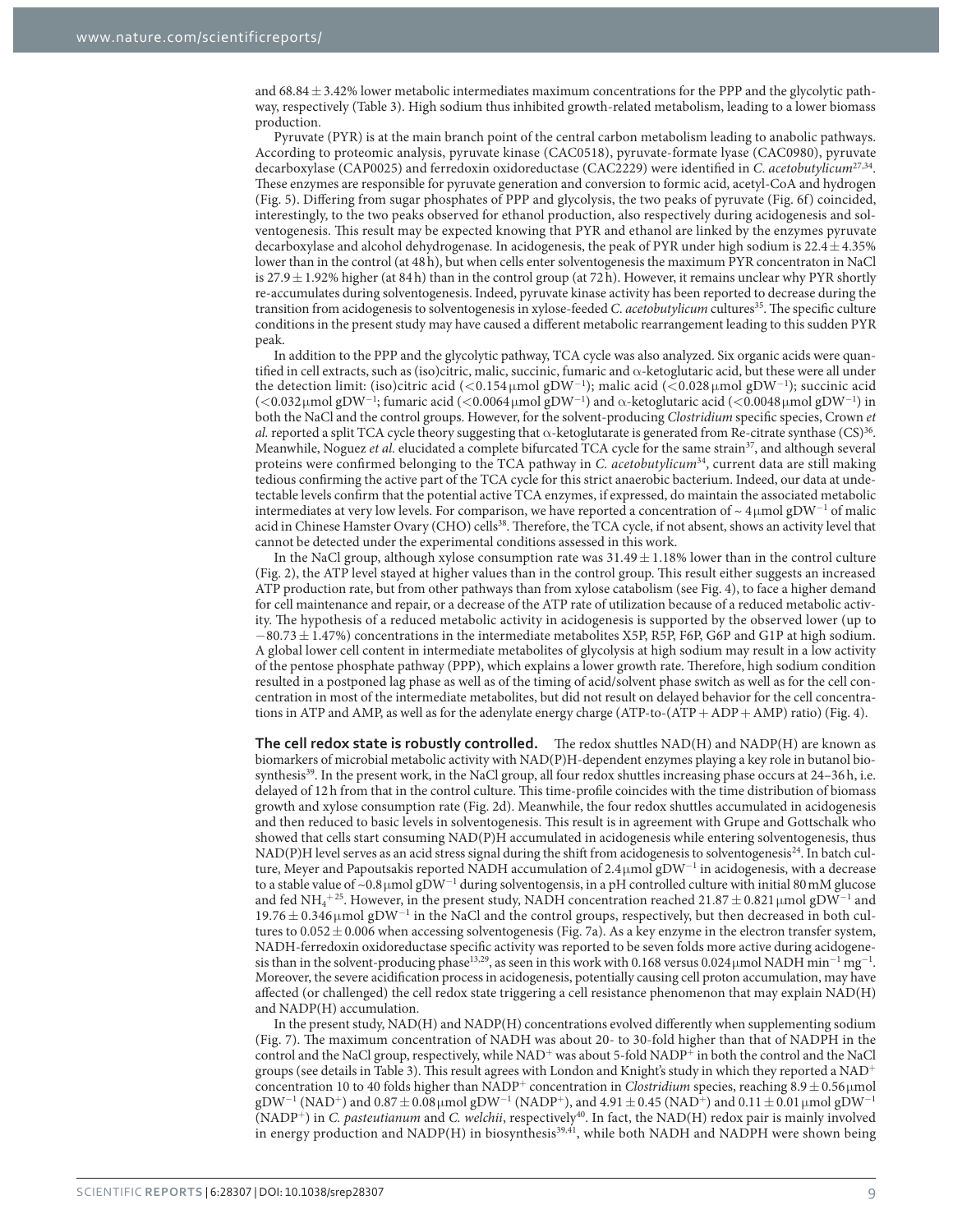

**Figure 7. Effect of NaCl addition on redox level and ratio on** *C. acetobutylicum* **ATCC 824 batch culture on xylose.** (**a**) NADH; (**b**) NAD<sup>+</sup>; (**c**) NADPH; (**d**) NADP<sup>+</sup>; (**e**) NAD<sup>+</sup>-to-NADH ratio; (**f**) NADP<sup>+</sup>-to-NADPH ratio. ● 170 mM NaCl addition culture and  $\circ$  the control culture. Error bars represent standard deviations from three independent replicates  $(n=3)$ .

involved in butanol and ethanol formation<sup>25</sup>. Therefore, all of the above may explain a higher NADH concentration level than NADPH in ABE culture.

For present study, in control culture, the NAD<sup>+</sup>-to-NADH ratio shows a linear increase from 24h and reached a maximum value of  $24.03 \pm 0.190$  at 60 h (Fig. 7e), which coincides with production of ABE (Fig. 3). However, in the same time point of NaCl group, the NAD<sup>+</sup>-to-NADH ratio only reached a maximum value of  $5.52 \pm 0.09$ (at  $24 h$ ), i.e.  $23.0 \pm 1.62\%$  that in the control culture, although following a linear increasing trend and correlating with maximum values of solvents as for the control. Apparently, when comparing the maximum value in both NaCl and control groups, high sodium concentration promoted NADH accumulation in acidogenesis in *C. acetobutylicum*. In fact, a non-respiratory metabolism unconditionally requires a redox balance for its management of the primary metabolism<sup>42</sup>. It has been reported that NADH-ferredoxin oxidase activity (0.168µmol min<sup>-1</sup> mg<sup>-1</sup>) is more than five folds higher than ferredoxin-NAD<sup>+</sup> reductase (0.0326µmol min<sup>−1</sup> mg<sup>−1</sup>) in acid-producing culture of *C. acetobutylicum*43. Therefore, our results suggested that either the NAD(H) oxidase is inhibited or the reductase is promoted under NaCl conditions, while NAD(H) concentration and ratio behaviors follow cell proliferation behavior. It is conceivable that high sodium affects hydrogenase activity, a key enzyme shown to affect significantly NADH level and further solvents production<sup>30,44</sup>. In CO gassing experiment, inhibited hydrogenase improved NADH concentration as well as the NADH-to-NAD<sup>+</sup> ratio of ~400% compared to initial levels<sup>25</sup>. Meanwhile, Rao and Mutharasan increased NADH concentration as well as promoted butanol production by inducing a competitive inhibition mechanism for hydrogenase while supplementing viologen in a continuous culture45. Therefore, in the present study, a high sodium environment, which induced high NADH concentration, may also be related to the regulation of the hydrogenase system complex activity.

As a typical cell signal and an important parameter involved in the regulation of cell metabolism, the behavior of the redox ratios were further investigated<sup>26</sup>. In addition to literature assessing various carbon sources, CO gassing and viologen induction assays all showed affecting the NAD<sup>+</sup>-to-NADH ratio<sup>25,30,44,45</sup>, Wietzke and Bahl reported that a transcriptional repressor (Rex) coupled to butanol production was correlated to the NAD<sup>+</sup>-to-NADH ratio in *C. acetobutylicum*46. Meanwhile, Zhang *et al.* proposed that Rex affects NADH-depending enzymes, and further enhance butanol production<sup>44</sup>. Moreover, Wang, *et al.* found that Rex affinity for NADH was 20,000 times higher than that for NAD<sup>+</sup> in *Bacillus subtilis*47. Taken altogether, literature and our results thus suggest that the NAD<sup>+</sup>-to-NADH ratio does affect Rex function, which in turn affects the regulation of butanol production.

In the case of the NADP(H) redox pair, both NADPH and NADP<sup>+</sup> cell concentrations in high sodium medium were about 68% that in control group in acidogenesis (Fig. 7c,d). Interestingly, the NADP<sup>+</sup>-to-NADPH ratio showed to be similar for both NaCl and control cultures at a constant value throughout acidogenesis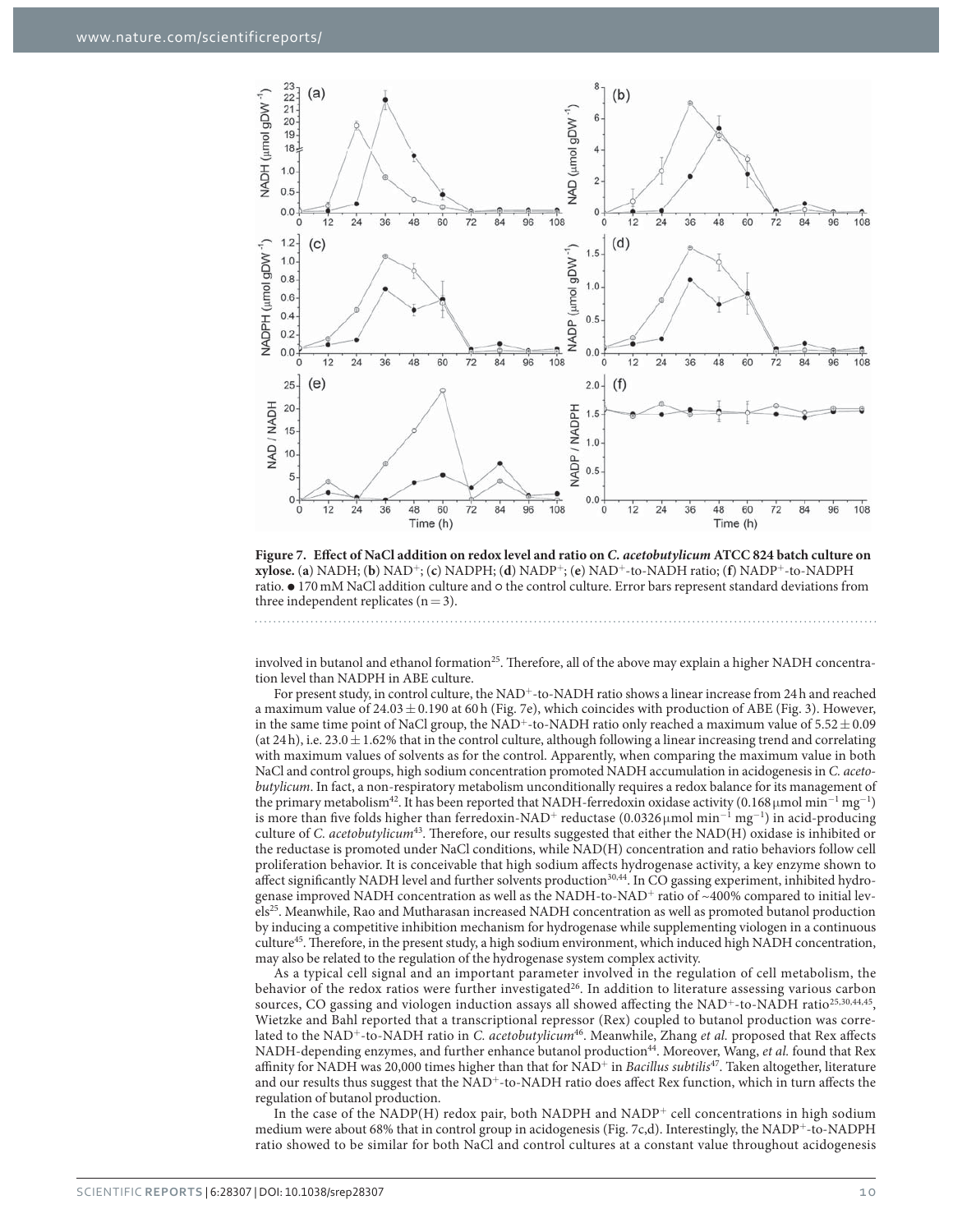and solventogenesis with  $1.56 \pm 0.013$  (Fig. 7f). Therefore, our results show that the NAD<sup>+</sup>-to-NADH ratio is affected at high sodium but not the NADP<sup>+</sup>-to-NADPH ratio. Indeed, in the *Clostridia* metabolic pathway, NADP<sup>+</sup>-to-NADPH are mainly involved in the secondary metabolism, managing enzymatic reactions such as from acetaldehyde dehydrogenase, butyraldehyde dehydrogenase, ethanol dehydrogenase and butanol dehydrogenase<sup>39</sup>. Therefore, as a significant result, the stable NADP<sup>+-</sup>to-NADPH ratio may be correlated with the solvents specific productivity, which shows similar levels in both the control and the NaCl groups. Therefore, the cell robustness at maintaining a constant NADP<sup>+</sup>-to-NADPH ratio, even under high sodium condition, may partly explain a maintained solvents specific productivity, although a large part of the central carbon metabolism shown being affected.

#### **Conclusion**

We here studied the effect of high sodium concentration on *Clostridum* ABE fermentation behavior. High sodium condition showed to affect biomass growth but not the cell specific productivity in solvents. A quantitative metabolomics analysis revealed that the metabolic intermediates related to biomass synthesis are highly inhibited (i.e. sugar phosphates). While the cell energetics showed being stimulated at high sodium, NADP+-to-NADPH exhibited a high robustness that could explain a maintained solvents specific productivity. This work suggests that rather desalting wood hydrolysates in biorefinery, which is a costly process, similar butanol production can be reached by performing fermentation at high biomass concentration.

#### **Methods**

**Cell culture.** *C. acetobutylicum* ATCC 824 was used in this study. The cells were stored at − 80 °C in 20% (v/v) glycerol. Reinforced clostridia medium (RCM) was used to thaw the cells and for inoculum preparation. RCM consists of peptone (10 g L<sup>−1</sup>), beef extract (10 g L<sup>−1</sup>), yeast extract (5 g L<sup>−1</sup>), xylose (5 g L<sup>−1</sup>), starch (1 g L<sup>−1</sup>), NaCl (5 g L<sup>−1</sup>), sodium acetate (3 g L<sup>−1</sup>), L-cysteinium chloride (0.5 g L<sup>−1</sup>) and resazurin (0.025%, 4 mL L<sup>−1</sup>)<sup>48</sup>. Modified clostridia growth medium (CGM) with xylose (80 g  $L^{-1}$ , prepared apart from medium) replacing glucose, was used as fermentation medium. The CGM medium contains  $\bar{K}_2$ HPO<sub>4</sub> (0.75 g L<sup>-1</sup>), KH<sub>2</sub>PO<sub>4</sub> (0.75 g L<sup>-1</sup>),  $MgSO_4$ ·7 H<sub>2</sub>O (0.7 g L<sup>−1</sup>), MnSO<sub>4</sub>·5 H<sub>2</sub>O (0.017 g L<sup>−1</sup>), FeSO<sub>4</sub>·7 H<sub>2</sub>O (0.01 g L<sup>−1</sup>), (NH<sub>4</sub>)<sub>2</sub>SO<sub>4</sub> (2 g L<sup>−1</sup>) and L-asparagine (2 g L<sup>-1</sup>), p-aminobenzoic acid (0.004 g L<sup>-1</sup>), sodium acetate (CH<sub>3</sub>COONa) (30 mM or 2.5 g L<sup>-1</sup>), yeast extract (5 g L<sup>−1</sup>) and resazurin (0.025%, 4 mL L<sup>−1)49</sup>. The pH of all media was adjusted at 6.8 using 2 M KOH prior to autoclaving at 121 °C for 20 min, and 5 g L<sup>-1</sup> CaCO<sub>3</sub> was added in CGM fermentation medium as pH buffer<sup>15,50</sup>.

Batch fermentation cultures were performed in 500 mL serum bottles with 200 mL loading volume. All media were continuously sparged with filtered (0.2 um) 100% nitrogen gas for ensuring oxygen removal after autoclave. Resazurin indicates the presence of oxygen by color transformation from pink to transparent in the culture media. Culture inocula were grown anaerobically in RCM under 150 rpm for 20 h at 37 °C until reaching an optical density (600 nm) of 2.5–3.0, and then transferred into the fermentation medium (CGM). Inocula manipulations and culture sampling were performed using sterile syringes and needles, which were nitrogen gas (filter sterilized: 0.22  $\mu$ m, Millipore) treated for removing O<sub>2</sub> from the syringe reservoir prior to contacting medium. The xylose water solution was filter sterilized (0.22 $\mu$ m, Millipore) and incorporated into the autoclaved medium under a laminar flow hood. Inoculation volume was at  $5\%$  (v/v) for a resulting initial culture with an OD600 adjusted at ~0.15. NaCl was supplemented of  $10 g L^{-1}$  (i.e. 170 mM) in the fermentation medium of the test group, or as described.

**Culture sampling and metabolites extraction.** Samples were taken every 12 h from 0 h (immediately after inoculation) to 108 h, with 10 time points. Cultures were conducted in triplicate. A total of 10 sampling time points, in triplicate, were used for cell density, pH, cell dry weight and intracellular metabolites quantification (error values are standard deviations). Biomass was first determined measuring the cell suspension optical density, and then the cell density value (gDW L<sup>−</sup><sup>1</sup> ) was estimated using a predetermined correlation (*y*= 0.2182*x*+ 0.873; where y represents cell dry weight (gDW L<sup>−</sup><sup>1</sup> ); x represents OD600 value; *R*<sup>2</sup> is 0.985). Culture samples were first centrifuged at 20,000 *g* (4 °C) for 5 min, and the cells were then re-suspended shortly (~20 seconds) in distilled water, then re-centrifuged, in order to avoid medium components such as resazurin, which interferes with optical density measurements at 600 nm.

To enable the reliable quantification of intracellular metabolites including energetic nucleotides, redox, sugar phosphates and organic acids, the culture samples volume was taken to obtain about 0.1 g wet weight, the minimum cell mass required for intracellular quantification. Culture samples were centrifuged at 20,000  $g$  (4 °C) for 10 min, and the cell pellet was washed two times by PBS, then extracted by 80% cold methanol (0.5 mL), vortexed for 2 min and placed 10 min for ultrasonic treatment in ice water, and then centrifuged 10 min (4 °C; 20,000 *g*). After transferring the supernatant into a new tube, cells were re-extracted with 0.5 mL of 50% cold methanol. The two successive extracts of the same cell sample were combined in a unique tube and stored at − 80 °C for further analysis as previously described<sup>51</sup>.

Extracellular solvents (ABE) were extracted by ethyl acetate. 1 mL of ethyl acetate was introduced into a glass vial containing 0.4 mL of fermentation supernatant, 0.1 mL internal standard (isobutanol 216.7 mM) and 0.1 mL buffer (pH 6.2, 1 M K<sub>2</sub>HPO<sub>4</sub> and 1 M KH<sub>2</sub>PO<sub>4</sub>). The extraction mix was vortexed for 2 min and kept at room temperature for 3 h. Then the upper layer of the organic phase was separated by centrifugation, passed through a 0.22 μm PTFE filter (Millipore, Etobicoke, Canada) and stored at −80 °C for further analysis<sup>52</sup>. Extracellular acetic and butyric acids were obtained by centrifuging the culture sample at 20,000 *g* for 10 min, and the suspension was diluted 2 times by 5 mM H2SO4, and then filtered and kept at − 80 °C for further HPLC analysis.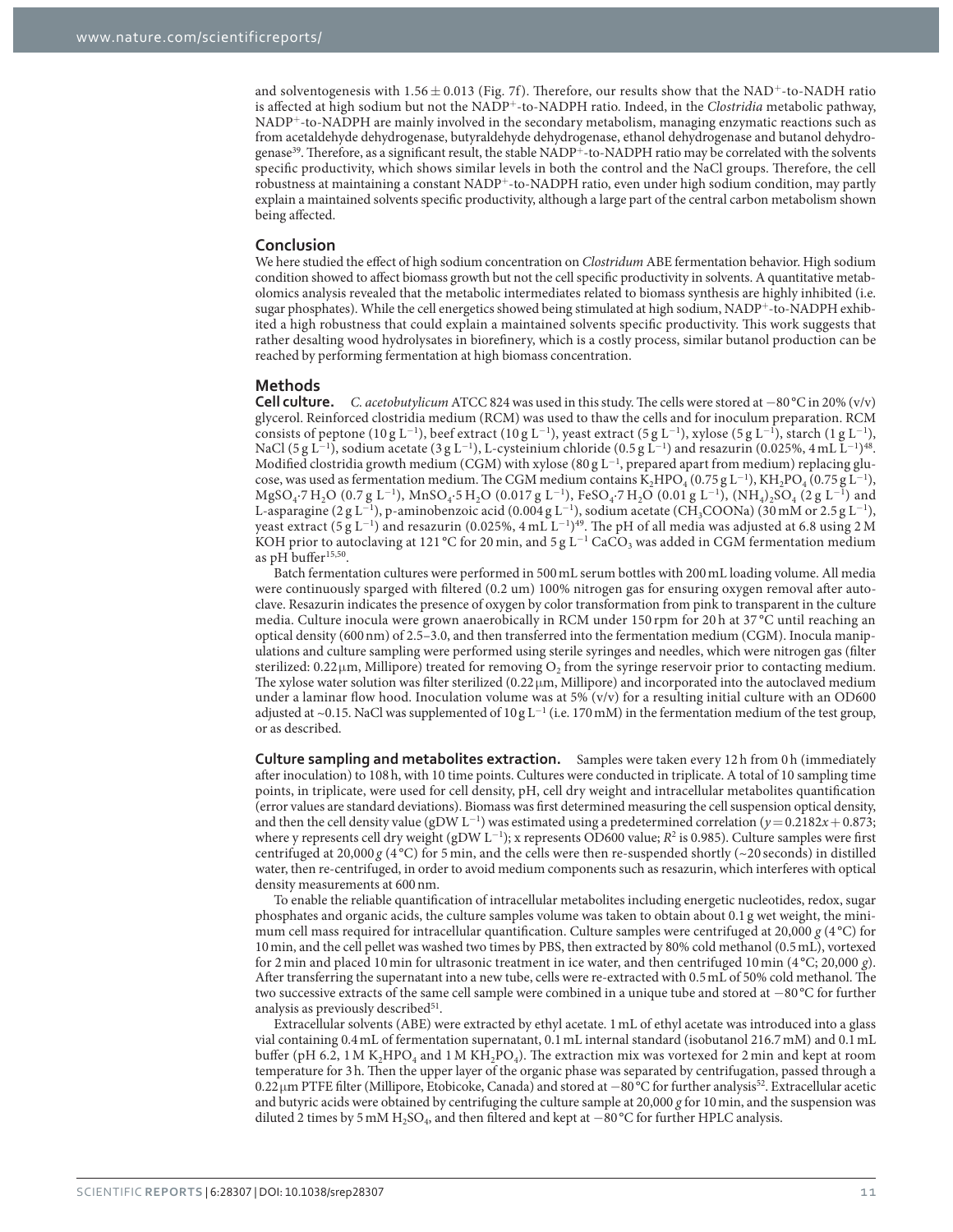**Analytical and calculation methods.** HPLC system (Agilent, Quebec, Canada) equipped with 6460 trip quadruple mass spectrometer was used for analyzing energetic nucleotides, organic acids and sugar phosphates concentration. All analytical protocols for metabolites quantification were described in Ghorbaniaghdam's article<sup>51</sup>. A Perkin-Elmer Clarus 480 GC with a FID detector (PerkinElmer, Quebec, Canada) equipped with the Elite-WAX ETR (30 m, 0.32 mm I.D.) column was used for ABE analysis. The mobile phase was a mixed gas of air and hydrogen feed at flow rates of 200 mL min<sup>-1</sup> and 20 mL min<sup>-1</sup>, respectively<sup>52</sup>. Quantification of acetic and butyric acids were performed on a waters HPLC system, equipped with a 2777 auto-sampler (Waters Canada), 1525 binary pump (Waters Canada) and 996 PDA (Photodiode Array) detector (Waters, Canada). Acetic and butyric acids were separated on Aminex HPX-87 H column and guard column (Bio-rad, Canada) with a mobile phase of 5 mM  $\rm H_2SO_4$  at a flow rate of 0.6 mL min $^{-1}$ . The column temperature was set at 50 °C. 20 µL sample solution was injected to the column for running time of 30 min. The data was collected at the absorbance of 210 nm and processed by Masslynx 4.0 software (Waters Canada)<sup>53</sup>.

Calculation of intracellular and extracellular metabolite rates of consumption and synthesis was performed using the following equation:  $v = \frac{C_{t+12h} - C_t}{12}$ , where  $C_t$  is a metabolite concentration at time point t;  $C_{t+12h}$  is a 12<br>metabolite concentration at time point t + 12 h; and specific rates were calculated dividing the rates *v* by the average biomass for the time period between time t and  $t + 12$  h.

#### **References**

- 1. Wang, Y., Janssen, H. & Blaschek, H. P. In F*erm*entative *b*iobut*anol production: an old topic with remarkable recent advances* (eds Bisaria, V. B.*et al.*) Ch. 9, 227–260 (John Wiley & Sons, 2014).
- 2. Peterson, W. H. & Fred, E. B. Butyl-acetone fermentation of corn meal, interrelations of substrate and products. *Ind. Eng. Chem*. **24,** 237–242 (1932).
- 3. Gabriel, C. L. Butanol fermentation process. *Ind. Eng. Chem*. **20,** 1063–1067 (1928).
- 4. Wiselogel, A., Tyson, S. & Johnsson, D. In *Handbook on bioethanol: production and utilization* (ed. Wyman, C. E.) Ch. 6, 105–118 (Taylor & Francis, 1996).
- 5. Claassen, P. A. M. *et al.* Utilisation of biomass for the supply of energy carriers. *Appl. Microbiol. Biotechnol.* **52,** 741–755 (1999).
- 6. Qureshi, N., Saha, B. C., Hector, R. E. & Cotta, M. A. Removal of fermentation inhibitors from alkaline peroxide pretreated and enzymatically hydrolyzed wheat straw: production of butanol from hydrolysate using *Clostridium beijerinckii* in batch reactors. *Biomass Bioenergy* **32,** 1353–1358 (2008).
- 7. Zaldivar, J., Nielsen, J. & Olsson, L. Fuel ethanol production from lignocellulose: a challenge for metabolic engineering and process integration. *Appl. Microbiol. Biotechnol.* **56,** 17–34 (2001).
- 8. Alriksson, B., Sjode, A., Nilvebrant, N. O. & Jonsson, J. L. Optimal conditions for alkaline detoxification of dilute-acid lignocellulose hydrolysates. *Appl. Biochem. Biotechnol.* **129–132,** 599–611 (2006).
- 9. Murray, W. In *Pulp and paper: the reduction of toxic effluents*. Library of parliament research branch (ed. Furber, A.) 23 (Canada Communication Group, 1992).
- 10. Stubblefield, E. & Mueller, G. C. Biochemical composition and metabolism of HeLa cells effects of sodium chloride concentration on growth. *Cancer Res.* **20,** 1646–1655 (1960).
- 11. Barth-Jr., V. C., Cattani, F., Ferreira, C. A. S. & Oliveira, S. D. Sodium chloride affects propidium monoazide action to distinguish viable cells. *Anal. Biochem.* **428,** 108–110 (2012).
- 12. Maddox, I. S., Qureshi, N. & Roberts-Thomson, K. Production of acetone-butanol-ethanol from concentrated substrates using *Clostridium acetobutylicum* in an integrated fermentation-product removal process. *Process Biochem.* **30,** 209–215 (1995).
- 13. Gheshlaghi, R., Scharer, J. M., Moo-Young, M. & Chou, C. P. Metabolic pathways of clostridia for producing butanol. *Biotechnol. Adv.* **27,** 764–781 (2009).
- 14. Lee, J. *et al.* Metabolic engineering of *Clostridium acetobutylicum* ATCC 824 for isopropanol-butanol-ethanol fermentation. *Appl. Environ. Microbiol.* **78,** 1416–1423 (2012).
- 15. Richmond, C., Han, B. & Ezeji, T. C. Stimulatory effects of calcium carbonate on butanol production by solventogenic *Clostridium* species. *Continental J. Microbiology* **5,** 11 (2011).
- 16. Qureshi, N., Lolas, A. & Blaschek, H. Soy molasses as fermentation substrate for production of butanol using *Clostridium beijerinckii* BA101. *J. Ind. Microbiol. Biotechnol.* **26,** 290–295 (2001).
- 17. Qureshi, N., Dien, B. S., Nichols, N. N., Saha, B. C. & Cotta, M. A. Genetically engineered *Escherichia coli* for ethanol production from xylose. *Food Bioprod. Process.* **84,** 114–122 (2006).
- 18. Nair, R. V. & Papoutsakis, E. T. Expression of plasmid-encoded aad in *Clostridium acetobutylicum* M5 restores vigorous butanol production. *J. Bacteriol.* **176,** 5843–5846 (1994).
- 19. Wang, Y., Li, X. & Blaschek, H. P. Effects of supplementary butyrate on butanol production and the metabolic switch in *Clostridium beijerinckii* NCIMB 8052: genome-wide transcriptional analysis with RNA-Seq. *Biotechnol. Biofuels* **6,** 1–13 (2013).
- 20. Hartmanis, M. G. N. & Gatenbeck, S. Intermediary metabolism in *Clostridium acetobutylicum*: levels of enzymes involved in the formation of acetate and butyrate. *Appl. Environ. Microbiol.* **47,** 1277–1283 (1984).
- 21. Hartmanis, M. G. N., Klason, T. & Gatenbeck, S. Uptake and activation of acetate and butyrate in *Clostridium acetobutylicum*. *Appl. Microbiol. Biotechnol.* **20,** 66–71 (1984).
- 22. Shi, H. *et al.* The effect of various environmental factors on the ethidium monazite and quantitative PCR method to detect viable bacteria. *J. Appl. Microbiol.* **111,** 1194–1204 (2011).
- 23. Thauer, R. K., Jungermann, K., Henninger, H. & Wenning, J. The energy metabolism of *Clostridium kluyveri*. *European J. Biochem.* **4,** 173–180 (1968).
- 24. Grupe, H. & Gottschalk, G. Physiological events in *Clostridium acetobutylicum* during the shift from acidogenesis to solventogenesis in continuous culture and presentation of a model for shift induction. *Appl. Environ. Microbiol.* **58,** 3896–3902 (1992).
- 25. Meyer, C. L. & Papoutsakis, E. T. Increased levels of ATP and NADH are associated with increased solvent production in continuous cultures of *Clostridium acetobutylicum*. *Appl. Microbiol. Biotechnol.* **30,** 450–459 (1989).
- 26. Lutke-Eversloh, T. Application of new metabolic engineering tools for *Clostridium acetobutylicum*. *Appl. Microbiol. Biotechnol.* **98,** 5823–5837 (2014).
- 27. Sivagnanam, K. *et al.* Shotgun proteomic monitoring of *Clostridium acetobutylicum* during stationary phase of butanol fermentation using xylose and comparison with the exponential phase. *J. Ind. Microbiol. Biotechnol.* **39,** 949–955 (2012).
- 28. Gottwald, M. & Gottschalk, G. The internal pH of *Clostridium acetobutylicum* and its effect on the shift from acid to solvent formation. *Arch. Microbiol.* **143,** 42–46 (1985).
- 29. Vasconcelos, I., Girbal, L. & Soucaille, P. Regulation of carbon and electron flow in *Clostridium acetobutylicum* grown in chemostat culture at neutral pH on mixtures of gucose and glycerolt. *J. Bacteriol.* **176,** 1443–1450 (1994).
- 30. Girbal, L. & Soucaille, P. Regulation of *Clostridium acetobutylicum* metabolism as revealed by mixed-substrate steady-state continuous cultures: role of NADH/NAD ratio and ATP pool. *J. Bacteriol.* **176,** 6433–6438 (1994).